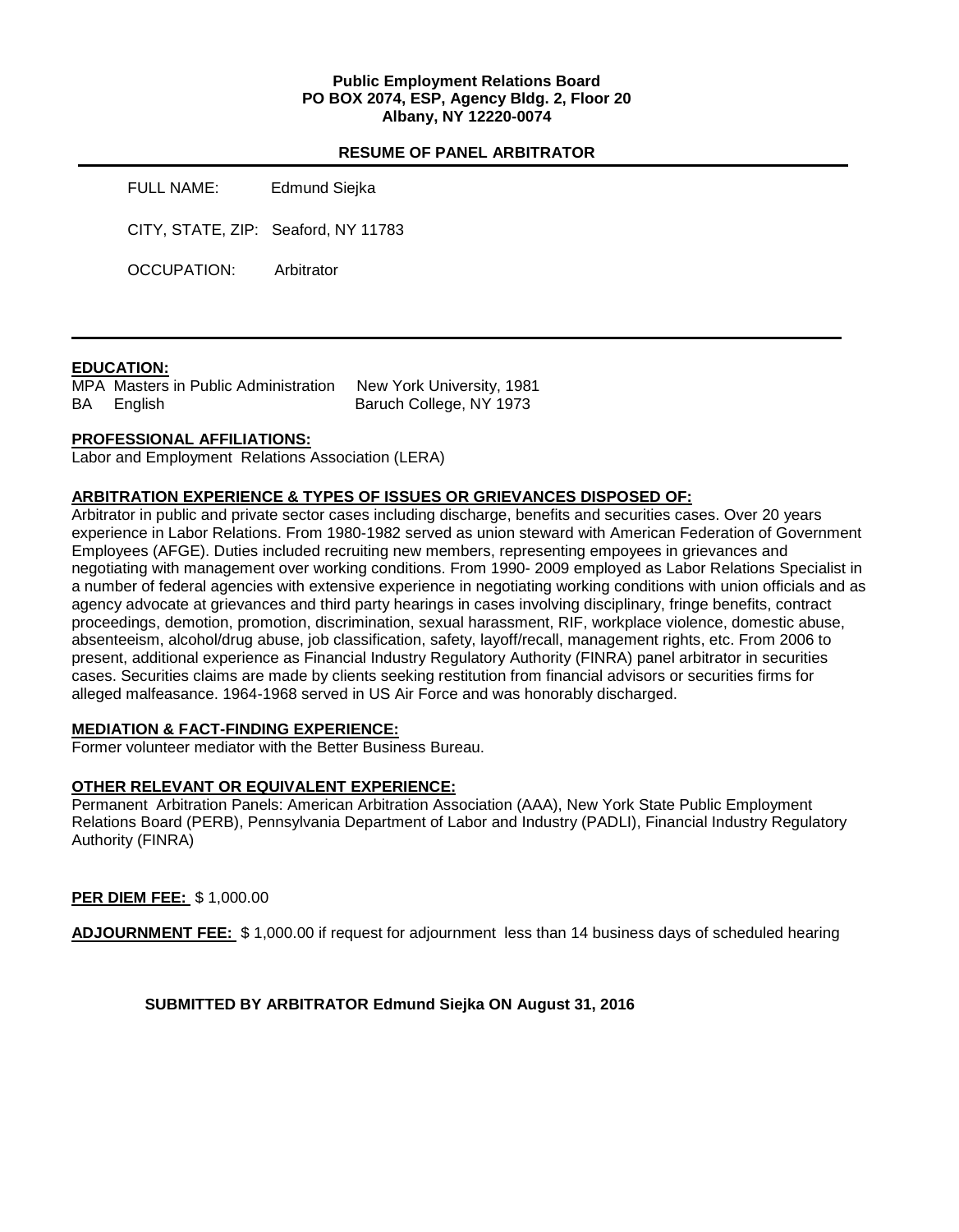#### **Public Employment Relations Board PO BOX 2074, ESP, Agency Bldg. 2, Floor 20 Albany, NY 12220-0074**

# **BILLING DISCLOSURE STATEMENT**

# ARBITRATOR'S NAME: **Edmund Siejka**

The following is a description of my fees and expenses:

A) HEARING TIME.

(1) My per diem is \$1,000.00 for each day or any part thereof spent hearing a case.

(2) If a hearing day exceeds 8 hours, I charge:

 $\Box$ a second full per diem  $\Box$ a prorated per diem

 $\boxtimes$ no additional charge  $\Box$ other (describe) :

(3) Additional comments: A non-refundable commitment fee of \$1,000.00 will be charged and payable in advance. Each party to pay half of the commitment fee.

## B) STUDY TIME.

- (1) I charge \$ 1,000.00 for each day spent in preparation of the opinion and award.
- (2) This charge  $\boxtimes$  will  $\square$  will not be prorated for partial days devoted to such preparation.
- (3) Additional comments:

## C) TRAVEL TIME AND EXPENSES.

(1) When travel time plus hearing time exceeds 8 hours in a calendar day:

 $\boxtimes$  Not applicable (no additional charge)

 $\Box$  I charge as follows (describe):

(2) I charge for actual, travel-related expenses incurred in connection with the case  $\boxtimes$ YES  $\Box$  NO.

Where appropriate, a mileage charge for auto travel will be billed at:

 $\boxtimes$  Prevailing IRS rate  $\Box$  Other (describe):

(3) When the scheduled hearing day(s) requires an overnight stay:

 $\boxtimes$ There is no charge, other than for lodging and subsistence.

 $\Box$ I charge as follows (describe):

(4) Additional Comments: